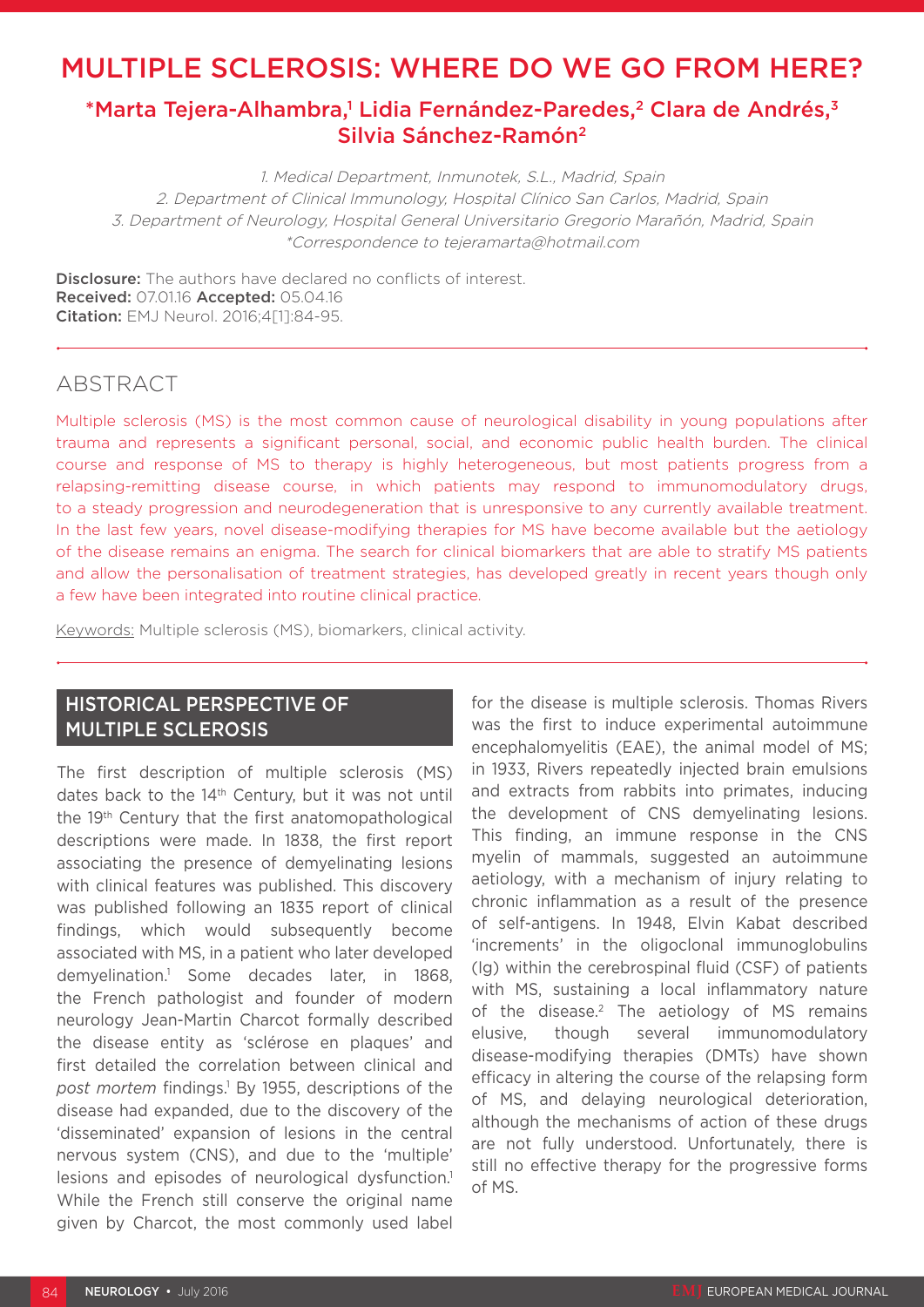## EPIDEMIOLOGY OF MULTIPLE **SCLEROSIS**

MS can be defined as a chronic inflammatory demyelinating disease of the CNS in which repeated episodes result in the formation of persistently demyelinated plaques of glial scar tissue, associated with varying degrees of axonal loss.3 Anatomopathologically, it is characterised by the loss and disruption of the myelin sheath that surrounds the axons in the brain and spinal cord, producing multifocal lesions in the CNS white matter,<sup>4</sup> which can lead to axonal degeneration and progressive neurological dysfunction. Common symptoms include visual disturbances, loss of balance and co-ordination, spasticity, sensory disturbances, bladder and bowel incontinence, pain, weakness, fatigue, and paralysis. MS therefore severely compromises the quality of life of the patient and their family and has a large adverse socioeconomic impact on MS patients, their families, and society as a whole.

### Incidence and Prevalence

MS is the most common neurological disease that causes disability in young adults.5 The disease has an increasing prevalence worldwide, which may be attributable to environmental factors or to increasing awareness and more accurate diagnosis.

According to the Atlas of MS, updated in 2013 by the Multiple Sclerosis International Federation, the number of people with MS has increased from 2.1 million in 2008 to 2.3 million in 2013. The median estimated prevalence worldwide is 33 per 100,000 inhabitants, $6$  and median estimated incidence is 2.5 per 100,000 inhabitants.<sup>7</sup> Prevalence varies greatly; North America and Europe have the highest prevalence with 140 and 108 per 100,000, respectively, whereas in Sub-Saharan Africa and East Asia the figures are 2.1 and 2.2 per 100,000, respectively.<sup>6</sup> Data from this atlas generally confirm the observation by John Kurtzke in 1975, stating that MS prevalence increases the further a country is from the equator. A North-to-South gradient of declining prevalence of MS seems to be present in Europe, but there are several exceptions to this rule. For instance, Southern European countries like Spain and Italy have recently seen an increase in MS prevalence (>100 per 100,000).6

## Age of Onset and Sexual Dimorphism in Multiple Sclerosis

Although the age of onset varies widely within the disease, clinical manifestations normally start at childbearing age, ~30 years of age.<sup>6</sup> Children can also suffer from MS; ~3% of MS patients experience their first symptom prior to age 18 years.<sup>8</sup>

As observed in other autoimmune diseases.<sup>9</sup> MS more frequently affects young women than men (ratio  $2:1$ ).<sup>6,7</sup> This female predominance is thought to be due to environmental rather than genetic factors. Potential factors underlying the sexbias in MS are the effects of sex hormones on immune responses<sup>10,11</sup> and the differential distribution of sex hormone receptors in immune cell subsets.12,13 Interestingly, the disease course of MS is modified by pregnancy and decreases after menopause.14 During pregnancy the frequency of MS relapses clearly decreases, with a subsequent surge *postpartum*. 15

## NATURAL HISTORY OF MULTIPLE SCLEROSIS

### Clinical Course

MS is a clinically heterogeneous disease, which varies according to the location of plaques in the CNS. Eighty percent of MS patients present with an acute attack, known as clinically isolated syndrome (CIS), which can affect one or several CNS sites.16 The most commonly affected sites in CIS include the optic nerve, spinal cord, brainstem, and cerebellum; in some rare cases the cerebral hemisphere may be affected.<sup>17</sup> Thus, the most common symptoms include unilateral optic neuritis with visual disturbances; with paraesthesias in the extremities, and weakness in the feet or hands reflecting sensory and motor dysfunction of the spinal cord, respectively. When white matter lesions are detected by magnetic resonance imaging (MRI), the risk of suffering a second relapse increases.<sup>18</sup> New attacks occur with different frequencies, but on average rarely exceed 1.5 episodes per year.<sup>19</sup> Most patients with CIS develop relapsing–remitting multiple sclerosis (RRMS) within 5 years of onset, and a majority of patients with RRMS (~65%) develop secondary progressive multiple sclerosis (SPMS) after a median of 10-15 years from disease onset.<sup>16,20</sup> RRMS is characterised by recurrent relapses with total or partial recovery and an inflammatory course that can be modified with therapy. Around 20% of patients have a progressive onset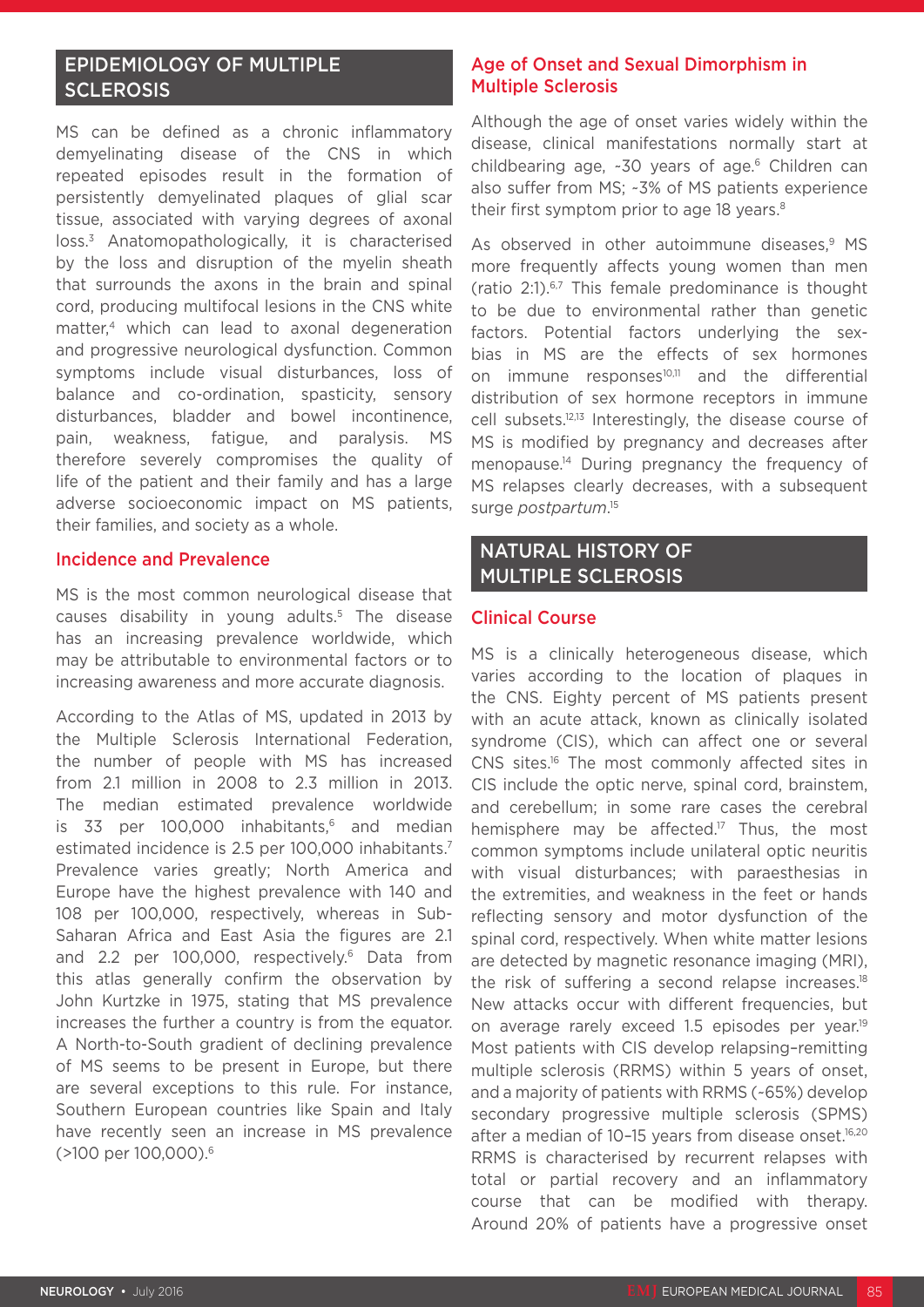without relapses, known as primary progressive multiple sclerosis (PPMS).<sup>19</sup> Some MS patients present a milder form of the disease and are defined as 'benign MS' patients. Due to the difficulty in predicting disease progression, it takes decades after the initial diagnosis to know if a course is benign. The term 'benign MS' is somewhat controversial since it has classically been based mainly on changes in motor functions.<sup>21</sup> These patients may have normal employment and domestic activities for some decades, however studies have shown that over a number of years, their cognitive function deteriorates and they suffer fatigue, pain, and depression that negatively impacts their quality of life.<sup>22-24</sup>

RRMS and PPMS show different clinical courses. RRMS patients traditionally display a 'twostage' disease: a first stage in which there is a predominance of inflammation (relapses and remissions) compared with SPMS, and a second stage with predominant neurodegeneration and progression (demyelination and axonal loss). However, this classical timeline view is no longer so clearly demarcated, as neuroimaging studies have shown the coexistence of inflammation and neurodegeneration from the onset of the disease.25 In addition, recent studies indicate that inflammation is abundant in PPMS and correlates with axonal damage and disease progression.<sup>26</sup> involving follicular T helper (Th) cells, Th17, and activated B cells.<sup>27</sup> The presence of meningeal inflammation is associated with an increased rate of clinical progression in PPMS.<sup>28,29</sup>

Therapeutic strategies differ depending on the target phase of the disease: immunomodulatory therapies combat inflammation in the inflammatory phase and neuroprotective agents fight against myelin/neural degeneration in the progressive phase. By contrast, PPMS patients present with a steady progression and degeneration from the onset of disease.

Acute inflammation occurs during relapses with partial or complete remyelination during remissions, but progressive neurodegeneration leads to a higher brain volume loss and clinical disability. For the SPMS and PPMS clinical forms, treatments available to date are unable to stop the progression of the disease.

#### **Prognosis**

A review of large long-term studies in MS has identified different prognostic factors associated

with MS disability and progression.<sup>30</sup> For RRMS patients, negative prognostic factors identified were a higher initial relapse rate, a shorter interval to the second relapse, a higher level of disability in the first 5 years, and the involvement of more systems. A shorter time-to-progression is typical in SPMS, while PPMS demonstrates a faster rate to disability in the first 2 and 5 years and the involvement of more than three systems. The presence of these prognostic factors does not necessarily imply disability as there is a large variability in patient outcomes.<sup>30</sup> A recent study by Tintore et al.<sup>31</sup> that included 1,015 CIS patients with a mean follow-up of 6.8 years, identified that the number of lesions  $(\geq 10)$  detected by MRI and the presence of oligoclonal bands (OCB) are prognostic factors for the development of MS and early disability.

The life expectancy and prognosis for MS patients is highly variable. Recently a large study<sup>32</sup> identified that life expectancy is reduced by 7 years in MS patients compared with matched healthy controls, and that mortality from both infectious diseases and diseases of the respiratory system is higher in MS patients. The symptoms of MS are lifelong, painful, and debilitating; the treatment and prevention of comorbidities in MS should therefore be considered in the management of these patients to improve their condition, survival, and quality of life.

### AETIOPATHOLOGY

The aetiology of MS is still unresolved. A number of theories have been proposed as to the nature of the disease, including origins of autoimmune, infectious, genetic, metabolic, dietary, or neurodegenerative nature. None of these hypotheses alone can explain the clinical heterogeneity of the disease, therefore it is more probable that all of these factors contribute to the generation and maintenance of the disease to some extent. The major aetiopathogenic factors known to be involved in MS disease are summarised in Figure 1 and Table 1. MS is currently considered a complex disorder, which is triggered in genetically susceptible individuals by different environmental and stochastic factors.<sup>33</sup> Environmental factors, such as vitamin D levels, excessive hygiene during childhood, and neurotropic viruses have all previously been widely associated with MS aetiology. Different pieces of evidence suggest that the disease might be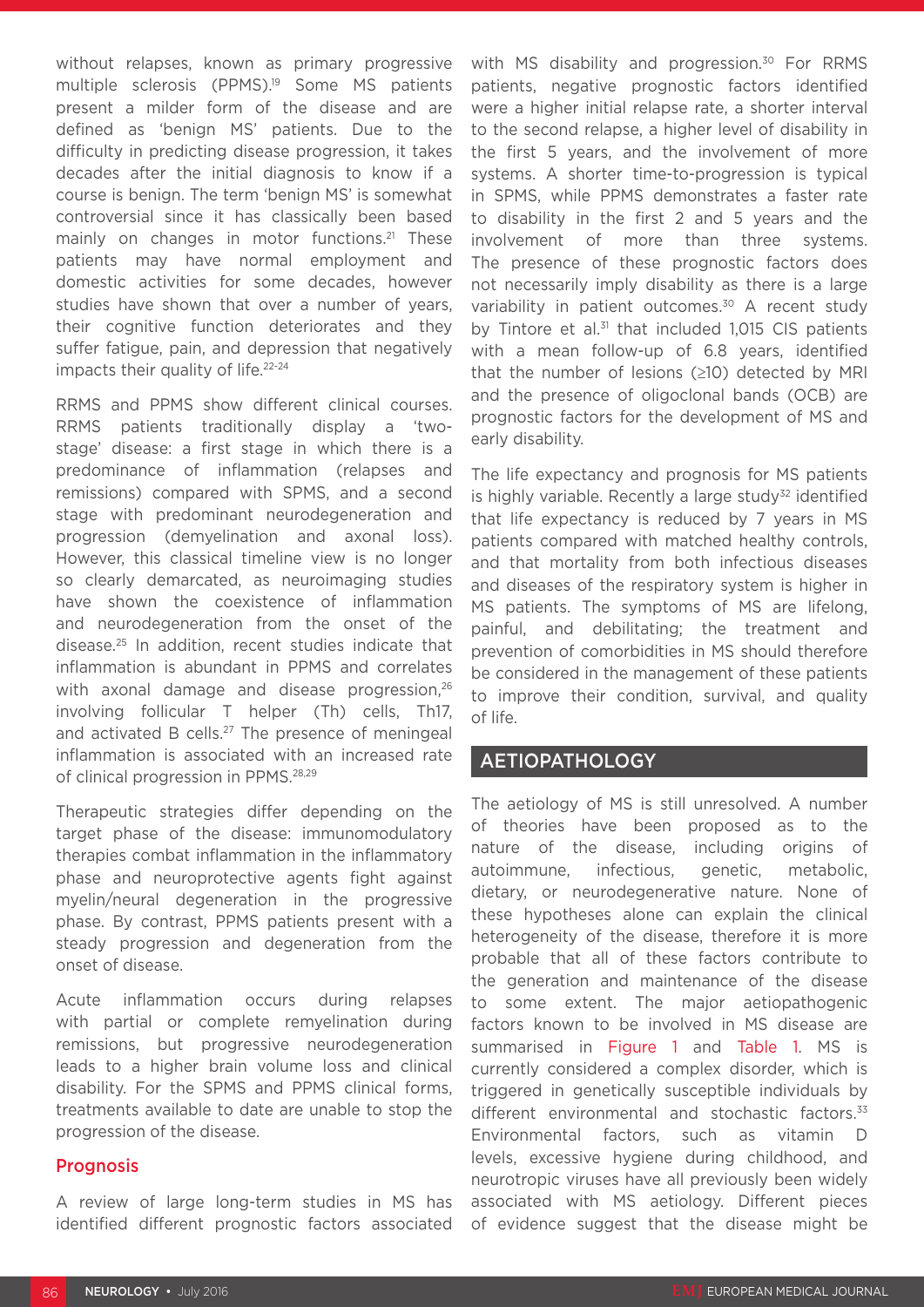triggered by an infectious agent and evolve into an immune-mediated chronic disease, however to date no virus has been isolated or directly linked with MS.

The immune system also plays an important role in MS pathophysiology. This is supported by diverse facts:

- Susceptibility to MS is linked to important genes of the immune response
- MS lesions are crowded with inflammatory lymphocytes and macrophages
- OCB of Ig are present in the CSF of most MS patients
- Available DMTs target inflammation in the CNS, reducing the number of relapses and lesions detected by MRI, although they are not effective in attenuating the neural damage observed in disease progression

The most accepted theory for MS is that autoreactive T lymphocytes directed against myelin peptides reach the CNS by crossing the blood brain barrier (BBB), and triggering the pathological events that lead to demyelination and axonal damage. This insult to axons can be mild and reversible or severe and irreversible, with transection and likely loss of neuronal function.

The contribution of the target organ, the CNS, has been almost completely ignored in the literature.<sup>33</sup> Pathological and imaging studies,<sup>34</sup> as well as research on the molecular aspects of the disease, in EAE and MS patients, now provide further evidence that CNS-specific factors are important.<sup>35</sup> In summary, MS is a complex autoimmune disease with multiple intrinsic and extrinsic factors that may trigger autoreactivity to self-antigens in the CNS.<sup>33</sup>

## RISK FACTORS ASSOCIATED WITH MULTIPLE SCLEROSIS

Environmental risk factors include, among others, infections, smoking, and vitamin D status (Table 1). Smoking or exposure to cigarette smoke contributes to both increased disease susceptibility and more rapid disease advancement. The relative risk for MS development is approximately 1.5-times higher for smokers compared with nonsmokers.<sup>36</sup> Epstein–Barr virus (EBV) infection is considered a risk factor for MS; higher rates of EBV infection have been observed in children with MS compared with age-matched controls.<sup>37</sup> Individuals who acquired EBV in adulthood had a 2 to 3-fold higher risk of MS.38 The geographical distribution of MS also correlates with the duration and intensity of sun exposure;<sup>39</sup> some large longitudinal studies support an inverse association between vitamin D and risk of MS.40,41

### DIAGNOSIS OF MULTIPLE SCLEROSIS

The cornerstone of MS diagnosis is based on clinical evidence from a detailed neurological history and physical examination. Symptoms and signs of disorder in the motor, sensory, visual, and autonomic systems, as well as many others may be observed. The diagnosis of MS relies on the demonstration of disease dissemination in space (at least two independent CNS lesions) and time (two or more episodes of neurological dysfunction separated by at least 30 days). $19$ 



### Figure 1: Factors affecting the development of multiple sclerosis.

HLA: human leukocyte antigen; IL: interleukin; CNS: central nervous system; MS: multiple sclerosis.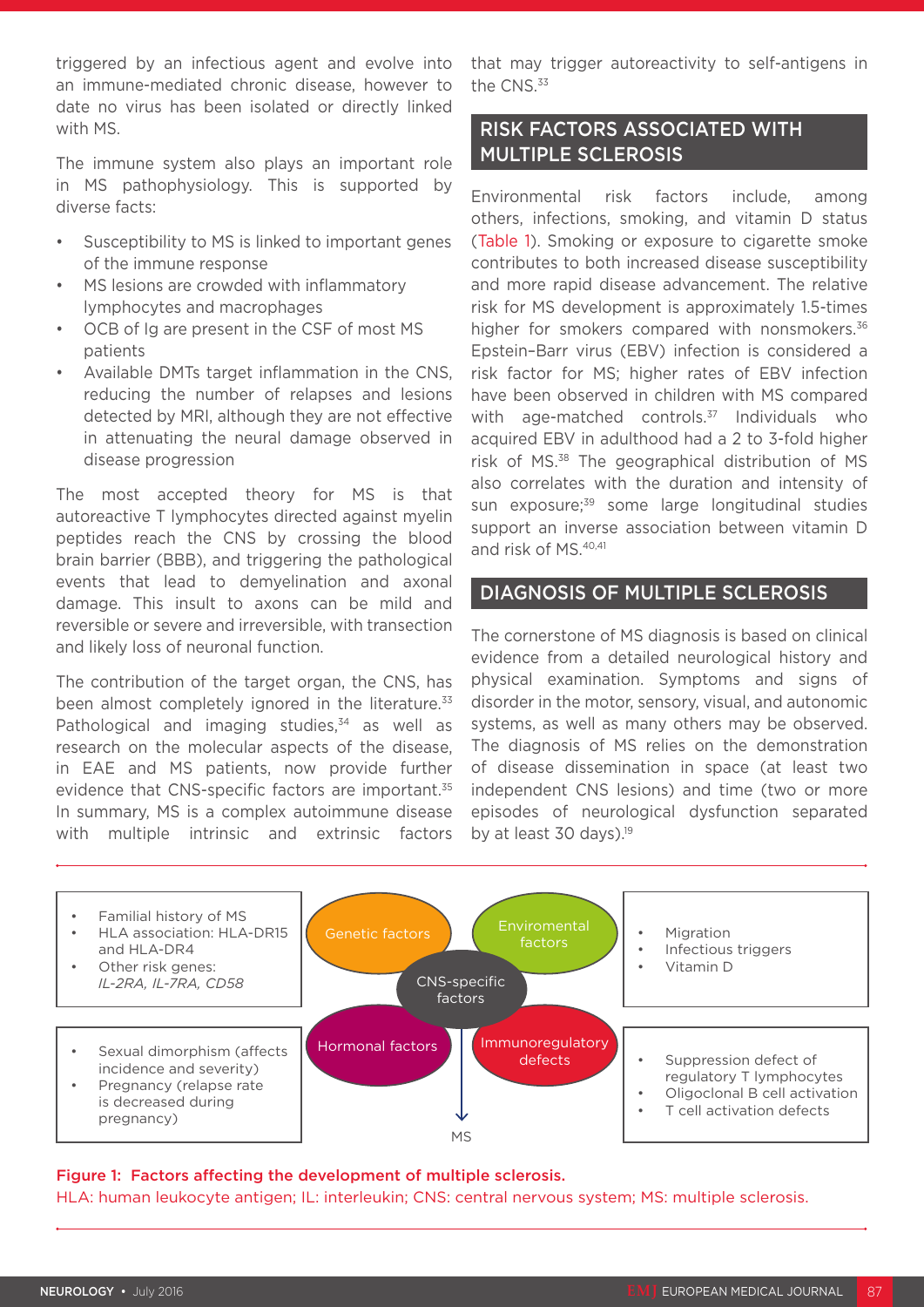#### Table 1: Aetiopathology of multiple sclerosis.

| <b>Environmental factors</b>     |                                                                                                                                                                                                                              |  |  |
|----------------------------------|------------------------------------------------------------------------------------------------------------------------------------------------------------------------------------------------------------------------------|--|--|
| Migration                        | MS development risk is associated with the place of residence in childhood <sup>42</sup>                                                                                                                                     |  |  |
| Hygiene<br>hypothesis            | Sanitation level of the surrounding environment during childhood may affect the risk of later<br>developing MS <sup>43</sup>                                                                                                 |  |  |
|                                  | An increase in MS incidence is associated with a reduction in intestinal parasitic infections <sup>44</sup>                                                                                                                  |  |  |
| Neurotropic<br>viruses           | HHV-6 is only expressed in the oligodendrocytes from MS plaques <sup>45</sup>                                                                                                                                                |  |  |
|                                  | HHV-6 DNA seems to correlate with exacerbations in the RRMS phase <sup>46</sup>                                                                                                                                              |  |  |
|                                  | Children with MS with EBV seem to be infected at higher rates than their age-matched controls <sup>47</sup>                                                                                                                  |  |  |
|                                  | Molecular mimicry between myelin basic protein and an EBV peptide may be a pathophysiological<br>mechanism to induce demyelination <sup>48</sup>                                                                             |  |  |
|                                  | IgG against other neurotropic viruses as measles, rubella, and varicella zoster have been reported<br>in the CSF of MS patients <sup>49</sup>                                                                                |  |  |
| Vitamin D                        | The geographical distribution of MS correlates with the duration and intensity to sun exposure <sup>39</sup>                                                                                                                 |  |  |
|                                  | Large studies have found that taking vitamin D supplements and having high serum levels of<br>25(OH)D protects against MS <sup>40,41</sup>                                                                                   |  |  |
| <b>Genetics</b>                  |                                                                                                                                                                                                                              |  |  |
| Familial studies                 | Twin studies have reported concordance rates of MS of ~25% for monozygotic twins and ~5% for<br>dizygotic twins. <sup>50</sup> Non-twin-siblings have a 20 to 40-fold increased risk                                         |  |  |
| MHC II risk alleles              | DRB1*1501 allele: strongest and most replicated genetic association with MS <sup>51</sup><br>Being heterozygous for the DRB1*1501 allele increases the risk of MS by 3-fold and<br>homozygosity by over 6-fold <sup>52</sup> |  |  |
|                                  | DR3 and DR4 haplotypes: present in Sardinian and other Mediterranean MS patients <sup>53,54</sup>                                                                                                                            |  |  |
| Non-MHC II risk<br>alleles       | IL-2RA, 55 CD58, 56 STAT3, 57 IL-7RA 58                                                                                                                                                                                      |  |  |
| Immunoregulatory defects         |                                                                                                                                                                                                                              |  |  |
| Treg cells                       | Defective suppressive function of Treg cells <sup>59</sup>                                                                                                                                                                   |  |  |
|                                  | Natural Treg cell thymic output is diminished compared to that of healthy controls <sup>59,60</sup>                                                                                                                          |  |  |
|                                  | Decreased expression of FoxP3 levels in Treg cells from MS patients, with decreased function <sup>61</sup>                                                                                                                   |  |  |
| Oligoclonal B cell<br>activation | B cells abnormally activated in meningeal follicles differentiate to plasma cells that produce<br>intrathecal immunoglobulins detected as OCB in most MS patients <sup>62</sup>                                              |  |  |

MS: multiple sclerosis; HHV-6: human herpes virus 6; RRMS: relapsing–remitting multiple sclerosis; EBV: Epstein–Barr virus; MBP: maltose-binding protein; IgG: immunoglobulin G; CSF: cerebrospinal fluid; 25(OH)D: 25-hydroxy vitamin D; MHCII: major histocompatibility complex class II; STAT3: signal transducer and activator of transcription 3; IL: interleukin; OCB: oligoclonal bands; Treg: regulatory T cells.

The introduction of Poser criteria<sup>63</sup> for diagnosis divided MS patients in two major groups: 'definite' and 'probable'. These groups are defined by either a clinical or laboratory-supported diagnosis. The criteria also allowed the classification of MS patients according to the number of attacks, clinical and paraclinical evidence, and CSF OCB or increased IgG index. The Poser criteria were developed before MRI scans and were superseded by the McDonald criteria,<sup>64</sup> which underline the importance of MRI in the diagnosis of MS and allow earlier diagnosis of patients with CIS. The McDonald criteria were published in 2001 and

were revised in 2005 and 2010.<sup>65,66</sup> The revision from 2005 included changes focussing on demonstrating dissemination of lesions in time, clarification of the use of spinal cord lesions, and simplification of PPMS diagnosis.65 The 2010 revision was written with the objective of simplifying and accelerating diagnosis; the criteria relating to use of imaging techniques for demonstrating the dissemination of CNS lesions in space and time was simplified, and the applicability allowed an earlier diagnosis and more uniform use in populations other than Western Caucasian adults.66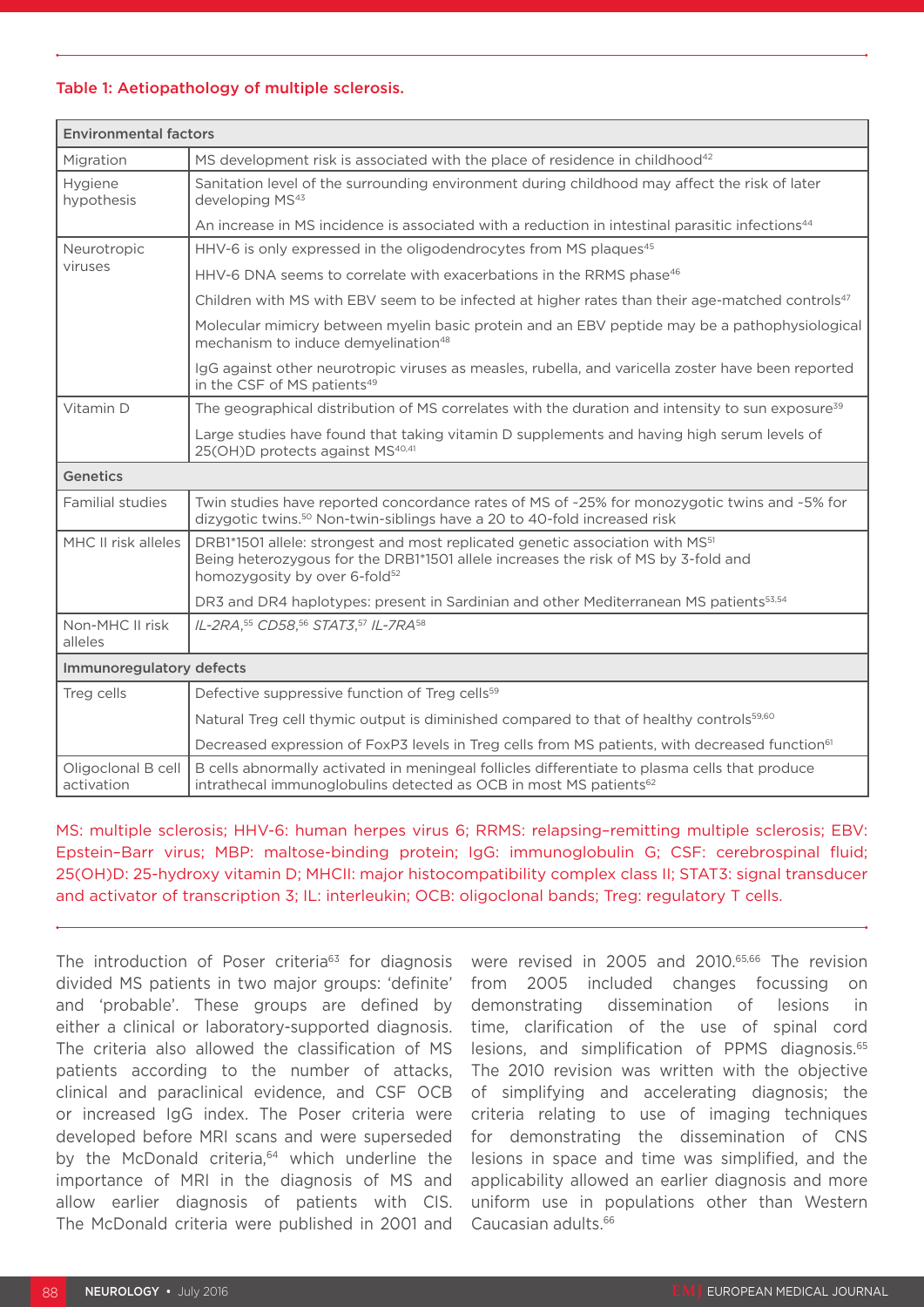### Clinical

The cornerstone of the MS diagnosis continues to be based on clinical evidence from a detailed neurological history and physical examination, but paraclinical tests are useful in establishing an accurate MS diagnosis. Some symptoms and signs of dysfunction to the motor, sensory, visual, and autonomic systems can be observed, but many others can occur.

There are two characteristic clinical symptoms of MS: Lhermitte's sign (electrical sensation that runs down the spine or limbs on neck flexion) and Uhthoff's phenomenon (transient worsening of symptoms when the body temperature increases, for instance following exercise or a hot bath).19 Although these symptoms are considered MSspecific they may be present in other diseases. Because MS shares clinical manifestations with other conditions, the differential diagnosis and exclusion of other diseases is an integral part of MS diagnosis.<sup>67</sup> Paraclinical features can help establish diagnosis.

#### Magnetic Resonance Imaging

MRI is one of the main tools for supporting and accelerating MS diagnosis due to its availability and sensitivity. White matter abnormalities are characteristic and demonstrated in >95% of MS patients. MRI shows the anatomical dissemination of lesions and if used serially over time, can highlight newly developed plaques in the absence of clinical episodes.<sup>19</sup>

MRI provides information about the histopathology of MS lesions. The pathological hallmark of MS is focal demyelination in the lesions, with variable degrees of inflammation, demyelination, gliosis, and axonal injury.<sup>68</sup> The site of the lesion is very important for MS diagnosis, as MS lesions are commonly located in the brainstem, spinal cord, cerebellum, and periventricular white matter.69 Typical MRI protocols include T1-weighted (T1) imaging with and without gadolinium (Gd) administration, T2-weighted (T2 imaging), protondensity (PD), diffusion-weighted imaging and calculation of the apparent diffusion coefficient, in which active plaques may demonstrate restricted diffusion,70 and fluid-attenuated inversion recovery techniques (FLAIR).71 In T2 scans lesions are highlighted by hyperintense regions whereas in T1 scans lesions are highlighted by hypointense regions. T2, PD, and FLAIR demonstrate the most severely demyelinated lesions well.<sup>71</sup> In the acute

phase, T1 hypointensity reflects oedema and demyelination, which disappears when inflammation attenuates. On the contrary, chronic foci of T1 hypointensity (known as black holes) reflect persistent axonal loss.72

Typically, several T2-hyperintense lesions are commonly observed in MS patients; characteristic abnormalities on T2 images occur in >95% of patients with clinically definite MS, and in 50–70% with a CIS.<sup>73</sup> MRI positivity alone cannot provide a correct diagnosis because lesions are not exclusively characteristic of MS disease, and also appear in people without clinical signs of disease and in people >50 years old. However, lesions detected in the spinal cord are abnormal at any age.19 Gd enhancement in T1 imaging indicates active lesions, inflammation, and evidence of breakdown of the BBB.<sup>68</sup> Cortical atrophy may also be prominent and correlates with cognitive impairment. Active white matter lesions are classified according to the four observable distinct patterns that originate from different pathophysiological mechanisms.<sup>74</sup> Pattern IV lesions, for instance, are found in ~5% of PPMS patients.<sup>74</sup> Some authors have recently stated that patients with one pattern of lesion conserve it throughout their disease course, while others have described a progression from heterogeneity in lesions to homogeneity over the disease course. $74$  Despite controversies concerning lesion heterogeneity, it is clear that as the disease progresses, active lesions become fully demyelinated and convert to an inactive morphology.<sup>74</sup> Recent guidelines recommend the use of MRI for prognostic and therapy monitoring tasks.75

New MRI techniques such as volumetric MRI and magnetisation transfer ratio (MTR) are now available. Volumetric MRI allows measurement of brain and spinal cord atrophy in MS and progressive atrophy may have potential as a marker of progression in the monitoring of MS patients.76 MRI cannot effectively detect cortical demyelination in MS patients but recent studies have shown that MTR imaging is sensitive to cortical lesions in these patients.<sup>77,78</sup>

### Cerebrospinal Fluid

A lumbar puncture can be performed to better elucidate the aetiology of a clinical episode. The detection of two or more OCB of IgG in the CSF (and not in the serum of MS patients) is the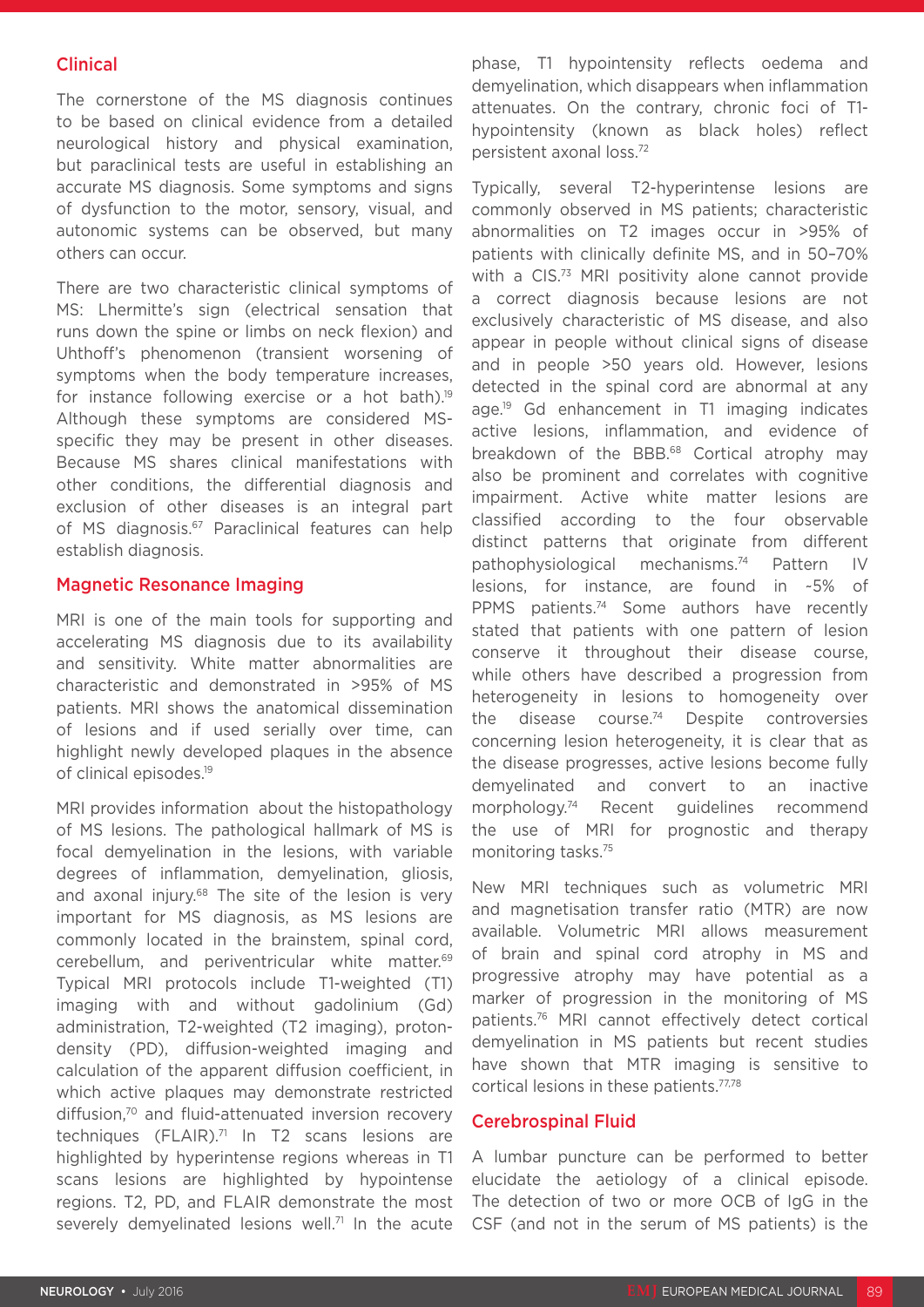most important CSF test finding, and is a red flag in MS diagnosis, as OCB are seen in most patients (>90%).19 OCB reflect intrathecal Ig synthesis, however the detection of OCB is not exclusive to MS and has diagnostic value only once other causes of CNS inflammation have been excluded.19 Complementary tests are available, such as the IgG index (IgG index = [IgG (CSF) / IgG (serum)] / [Albumin (CSF) / Albumin (serum)]), which is increased in 80% of patients (ratio >0.7), and measures of cell count (50% with >4 white cells/µL, but only 1% with cell counts  $>35/\mu$ L);<sup>19</sup> these complementary tests are useful in the differential diagnosis of MS.

## BIOMARKERS IN MULTIPLE SCLEROSIS DISEASE

MS is not only heterogeneous in its clinical manifestations and forms, but also in disease course and response to therapy. The search for reliable biomarkers that help in the diagnosis, stratification, treatment response, and prediction of MS clinical disability has developed greatly in recent times. The number of available DMTs for MS has increased sharply in recent years, but biomarkers monitoring treatment response, adverse effect risk, and disease progression, and classifying clinical forms of MS, are still lacking. These biomarkers would enable more personalised treatment, something that is urgently needed.

### Table 2: Actual and promising novel body fluid biomarkers for diagnosis, prognosis, subtyping, and therapeutic response evaluation of multiple sclerosis.

| <b>Biomarkers</b>                               | <b>Source</b>             | <b>MS findings</b>                                                                                                                   |  |  |
|-------------------------------------------------|---------------------------|--------------------------------------------------------------------------------------------------------------------------------------|--|--|
| <b>Diagnostic</b>                               |                           |                                                                                                                                      |  |  |
| IgG OCB                                         | <b>CSF</b>                | Increased in MS but with low specificity                                                                                             |  |  |
| IgG index                                       | CSF/Blood                 | Increased ratio (>0.7) in MS                                                                                                         |  |  |
| <b>MBP-MOG antibodies</b>                       | <b>Blood</b>              | Increased levels in MS patients                                                                                                      |  |  |
| Vitamin D                                       | <b>Blood</b>              | Decreased levels in MS                                                                                                               |  |  |
| Neurofilament light chain                       | <b>CSF</b>                | Increased levels in MS patients                                                                                                      |  |  |
| Anti-aquaporin-4                                | <b>Blood</b>              | Differential diagnosis: Present in patients affected by NMO, absent in MS                                                            |  |  |
| CSF/serum albumin ratio                         | CSF/blood                 | Differential diagnosis: Increased in NMO                                                                                             |  |  |
| N-acetylaspartate                               | Blood/CSF                 | Differential diagnosis: Increased in MS in respect to NMO                                                                            |  |  |
| Prognostic                                      |                           |                                                                                                                                      |  |  |
| <b>MBP and MOG antibodies</b>                   | <b>Blood</b>              | Increased levels in patients developing MS after the first CIS episode                                                               |  |  |
| Chitinase-3-like protein 1                      | <b>CSF</b>                | Increased levels in patients developing MS after the first CIS episode                                                               |  |  |
| Kappa-free light chains                         | <b>CSF</b>                | Increased levels in patients developing MS after the first CIS episode                                                               |  |  |
| IgM OCB                                         | <b>CSF</b>                | Increased levels in patients developing MS after the first CIS episode<br>Correlation with disability progression: aggressive course |  |  |
| <b>MRZ-specific IgG</b><br>antiviral antibodies | <b>CSF</b>                | Increased levels in patients developing MS after the first CIS episode (higher<br>specificity than IgG OCBs)                         |  |  |
| <b>Chemokine ligand 13</b>                      | <b>CSF</b>                | Increased levels in patients developing MS after the first CIS episode, but<br>not specific                                          |  |  |
| <b>Epstein-Barr virus</b><br>antibodies         | Blood/CSF                 | Increased specific IgG antibodies in MS patients with an early disease onset                                                         |  |  |
| <b>VEGF-A</b>                                   | <b>Blood</b><br>monocytes | Diminished mRNA expression in SPMS compared with RRMS                                                                                |  |  |
| NO metabolites                                  | <b>CSF</b>                | Increments correlate with high disability progression                                                                                |  |  |
| <b>Neurofilament heavy</b><br>chain             | <b>CSF</b>                | Increased in progressive forms of MS                                                                                                 |  |  |
| Tubulin/actin                                   | <b>CSF</b>                | Increased in progressive disease forms                                                                                               |  |  |
| <b>Glial fibrillary acidic</b><br>protein       | <b>CSF</b>                | Increased in SPMS patients with respect to RRMS                                                                                      |  |  |
| <b>Brain-derived</b><br>neurotrophic factor     | <b>CSF</b>                | Decreased in SPMS patients with respect to RRMS                                                                                      |  |  |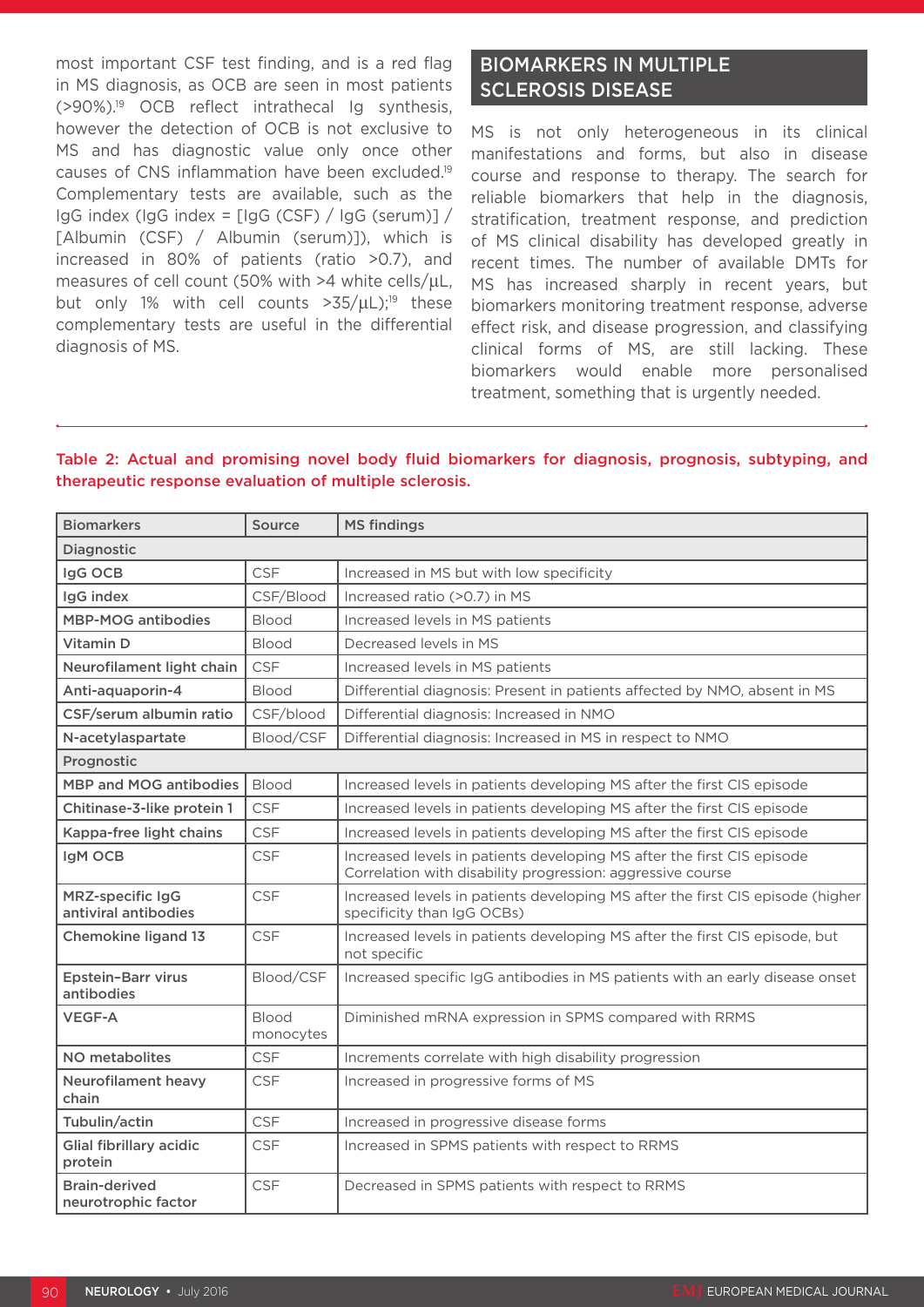#### Table 2 continued.

| <b>Biomarkers</b>                                     | Source       | <b>MS findings</b>                                                                                                           |  |  |
|-------------------------------------------------------|--------------|------------------------------------------------------------------------------------------------------------------------------|--|--|
| Subtype specific                                      |              |                                                                                                                              |  |  |
| miR-223, miR-23a,<br>$miR-15b$                        | <b>Blood</b> | Decreased in PPMS                                                                                                            |  |  |
| HGF, CCL11                                            | <b>Blood</b> | Increased in progressive forms of MS                                                                                         |  |  |
| EGF, CCL4                                             | <b>Blood</b> | Decreased in progressive forms of MS                                                                                         |  |  |
| <b>bFGF</b>                                           | <b>Blood</b> | Decreased in PPMS patients                                                                                                   |  |  |
| <b>VEGF</b>                                           | <b>Blood</b> | Increased in SPMS patients                                                                                                   |  |  |
| Therapeutic response                                  |              |                                                                                                                              |  |  |
| <b>MBP-MOG antibodies</b>                             | <b>Blood</b> | Good responders to B cell target therapy                                                                                     |  |  |
| Vitamin D                                             | <b>Blood</b> | Increased in $IFN-\beta$ responders                                                                                          |  |  |
| Neurofilament light chain                             | <b>CSF</b>   | Levels raise to normal in natalizumab responders                                                                             |  |  |
| <b>Brain-derived</b><br>neurotrophic factor           | Cell culture | Increased levels in glatiramer acetate treated patients                                                                      |  |  |
| <b>Neutralising antibodies</b><br>against $IFN-\beta$ | <b>Blood</b> | Present in IFN- $\beta$ non-responders                                                                                       |  |  |
| <b>Neutralising antibodies</b><br>against natalizumab | <b>Blood</b> | Present in natalizumab non-responders                                                                                        |  |  |
| <b>VZV</b> antibodies                                 | <b>Blood</b> | Recurrence risk of infection in previously VZV-infected MS patients<br>receiving fingolimod treatment                        |  |  |
| Anti-JCV                                              | <b>Blood</b> | Risk of developing progressive multifocal leukoencephalopathy in patients<br>infected by JCV receiving natalizumab treatment |  |  |

Ig: immunoglobulin; MRZ: measles, rubella, and varicella zoster viruses; CSF: cerebrospinal fluid; MS: multiple sclerosis; MBP: myelin basic protein; MOG: myelin oligodendrocyte glycoprotein; NMO: neuromyelitis optica; CIS: clinically isolated syndrome; MR2: mouse monoclonal receptor; VEGF-A: vascular endothelial growth factor A; mRNA: messenger RNA; SPMS: secondary progressive multiple sclerosis; RRMS: relapsing–remitting multiple sclerosis; PPMS: primary progressive multiple sclerosis; NO: nitric oxide; HGF: hepatocyte growth factor; EGF: epidermal growth factor; bFGF: basic fibroblast growth factor; IFN: interferon; VZV: varicella zoster virus; JCV: John Cunningham virus; OCB: oligoclonal band.

The multiplicity of putative biomarkers, limited information on their independent diagnostic/ prognostic value, and the lack of validation in independent patient cohorts are major hurdles for their application in routine clinical practice.

The ideal biomarker for MS should have the following characteristics:79

- Measures clinically relevant MS outcomes
- Preferably reflects a causal association
- Detected in an easily accessible biological sample with minimal pre-analytical perturbations
- The assay for its identification is simple, affordable, and stable, and can be validated independently

Promising novel body fluid biomarkers for diagnosis, prognosis, MS subtyping, and therapeutic response evaluation have been detailed elsewhere<sup>80</sup> and are summarised in Table 2.

### Multiple Sclerosis Biomarkers Used in Clinical **Practice**

Currently there is a scarcity of biomarkers that can be used in clinical practice; these are limited to CSF  $I$ gG OCB, $81$  IgG index, $81$  neutralising antibodies against interferon (IFN)-β<sup>82</sup> and natalizumab, 83 varicella zoster virus (VZV) antibodies, 84 anti-John Cunningham virus (JCV) antibodies, $85$  and antiaquaporin-4 (AQP4) antibodies.

### Diagnostic Biomarkers

Detection of two or more CSF IgG OCB in a patient with clinical signs of MS provide very useful diagnostic value.81 OCB can be detected from disease onset and persist during disease course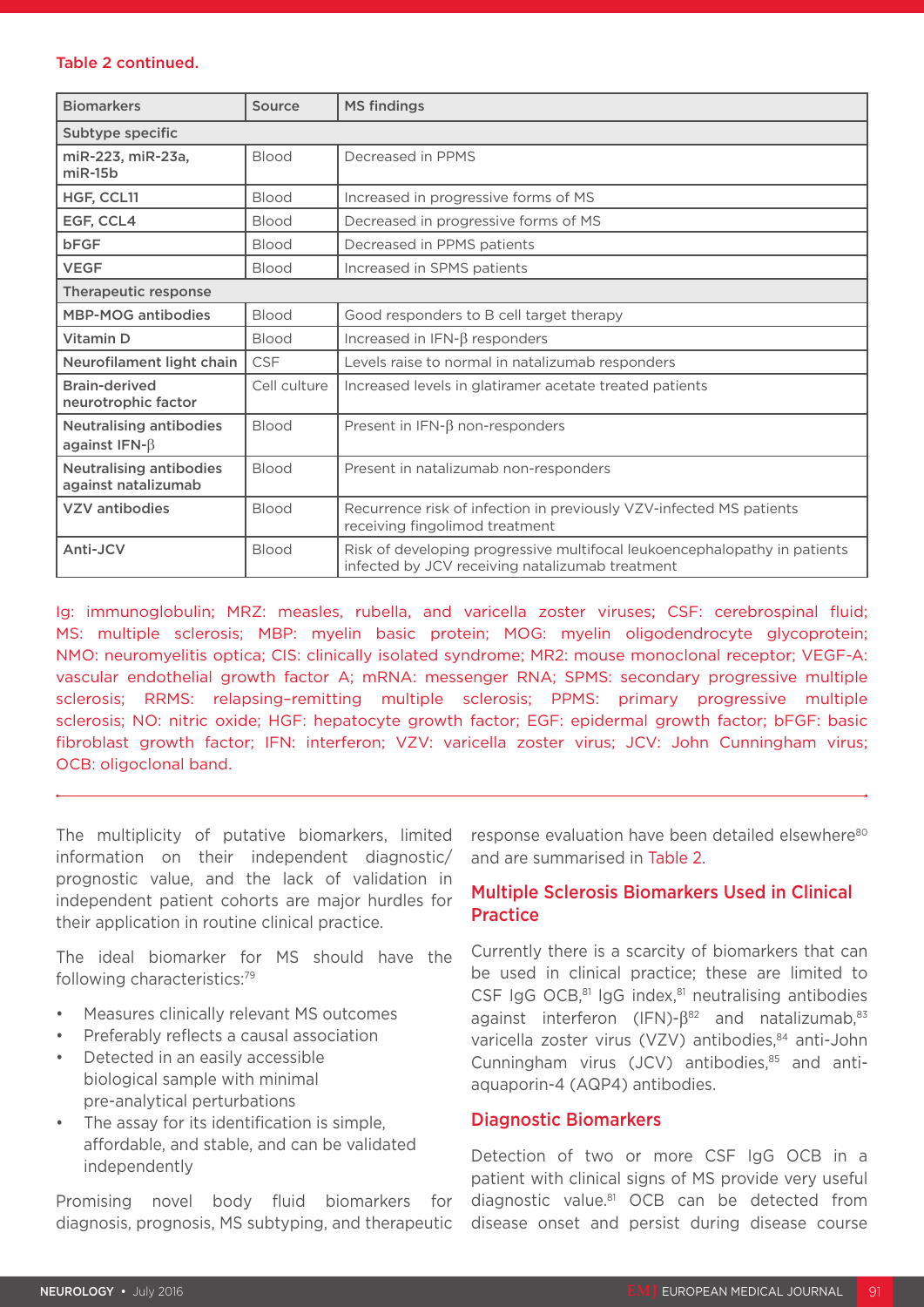regardless of disease activity. An increased IgG index (ratio >0.7, reflecting intrathecal IgG production) supports MS diagnosis but has no effect on clinical decision making.<sup>81</sup>

AQP4-IgG are highly specific autoantibodies that target the astrocytic water channel AQP4 and are present in the serum of patients with neuromyelitis optica. These antibodies have become the first clinically useful diagnostic biomarker that allows the classification of a subgroup of patients with inflammatory demyelinating disorders that selectively affect the spinal cord and the optic nerves. The prognosis and treatment is different between these diseases,<sup>86</sup> making differential diagnosis all the more necessary.

#### Treatment Response Biomarkers

The presence of IFN-β neutralising antibodies has been found in patients with relapse, and therefore physicians might consider stopping treatment with IFN- $\beta$  in these cases as it may be ineffective.<sup>82</sup> Recent DMTs such as natalizumab and fingolimod (sphingosine 1-phosphate receptor modulator) have shown unexpected fatal adverse reactions. Around 5% of MS patients treated with natalizumab (anti-α4-integrin monoclonal antibody) will develop anti-natalizumab antibodies, which are associated with reduced therapeutic efficacy of natalizumab and infusion-related adverse events.<sup>87</sup> Patients on natalizumab are at increased risk for progressive multifocal leukoencephalopathy (PML) caused by reactivation of the JCV.<sup>88</sup> This risk for PML can be calculated with an algorithm that includes three risk factors: anti-JCV antibody status, previous use of immunosuppressants, and duration of natalizumab treatment.89 Thus, anti-JCV antibody measurement is a useful biomarker in the stratification of patient risk.<sup>85</sup> Patients on oral fingolimod are at increased risk for developing herpetic infections.<sup>90</sup> and it is advisable that physicians test for VZV antibodies and consider vaccinating seronegative patients at least 1 month before starting treatment with fingolimod.<sup>84</sup>

The DMTs available for MS include: injectable treatments with immunomodulatory properties such as IFN-β formulations, glatiramer acetate and mitoxantrone; two monoclonal antibodies: natalizumab (anti-α4-integrin, which inhibits lymphocyte migration through the BBB)<sup>91</sup> and alemtuzumab (anti-CD52 with immunosuppressive properties);92 and three oral drugs: fingolimod (an immunosuppressive metabolite that recruits

lymphocytes within the lymph organs, inhibiting their migration to the CNS), $93$  teriflunomide (inhibits *de novo* synthesis of pyrimidine, preventing clonal expansion of activated lymphocytes),94

and dimethyl fumarate (with immunomodulatory and antioxidative properties).95

### Potential Cerebral Spinal Fluid Biomarkers to Support Early Multiple Sclerosis Diagnosis

CSF is the body fluid in direct contact with the CNS, the target organ of MS, and the measurement of biomarkers in the CSF may shed light on the pathological processes occurring. CSF is obtained through an invasive procedure and therefore its collection can only be justified for initial diagnosis, and exceptionally for monitoring the disease. Some CSF biomarkers identifying CIS patients likely to covert to MS have been validated in independent patient cohorts and are closer to clinical implementation. Increased chitinase-3-like protein 1, secreted by activated macrophages, may define those patients with CIS that later convert to clinically definite MS.96 Increased CSF kappa-free light chains, secreted by the plasma cells, might further support MS diagnosis.<sup>97</sup> CIS patients with IgM CSF OCB have an increased risk of converting to clinically definite MS and show a more aggressive disease course.<sup>98</sup> An intrathecal polyspecific reaction to neurotropic viruses such as measles, rubella, and VZV (MRZ-specific IgG) is associated with an increased risk of conversion to MS.49 Chemokine ligand 13(CXCL13), involved in B cell recruitment to the CNS during inflammation, has a relevant role in B cell activation. CXCL13 levels in MS are increased in CIS 'converters' compared with 'non-converters',<sup>99</sup> although CXCL13 is not specific to MS and appears in other inflammatory or infectious diseases of the CNS.99

### Potential Peripheral Blood Biomarkers of Multiple Sclerosis

Peripheral blood biomarkers represent a much less invasive procedure (compared with CSF testing) and their integration, from bench to bedside, would be better for patients and more practical, as these samples can be more easily collected. The number of MS biomarkers in the diagnosis phase is large49,80,89 and beyond the scope of this review. Biomarkers for the differentiation between the progressive (SPMS and PPMS) forms and the RRMS form are still lacking. Recently, it has been shown that the levels of non-coding RNAs, such as serum microRNAs (miRNAs) miR-223,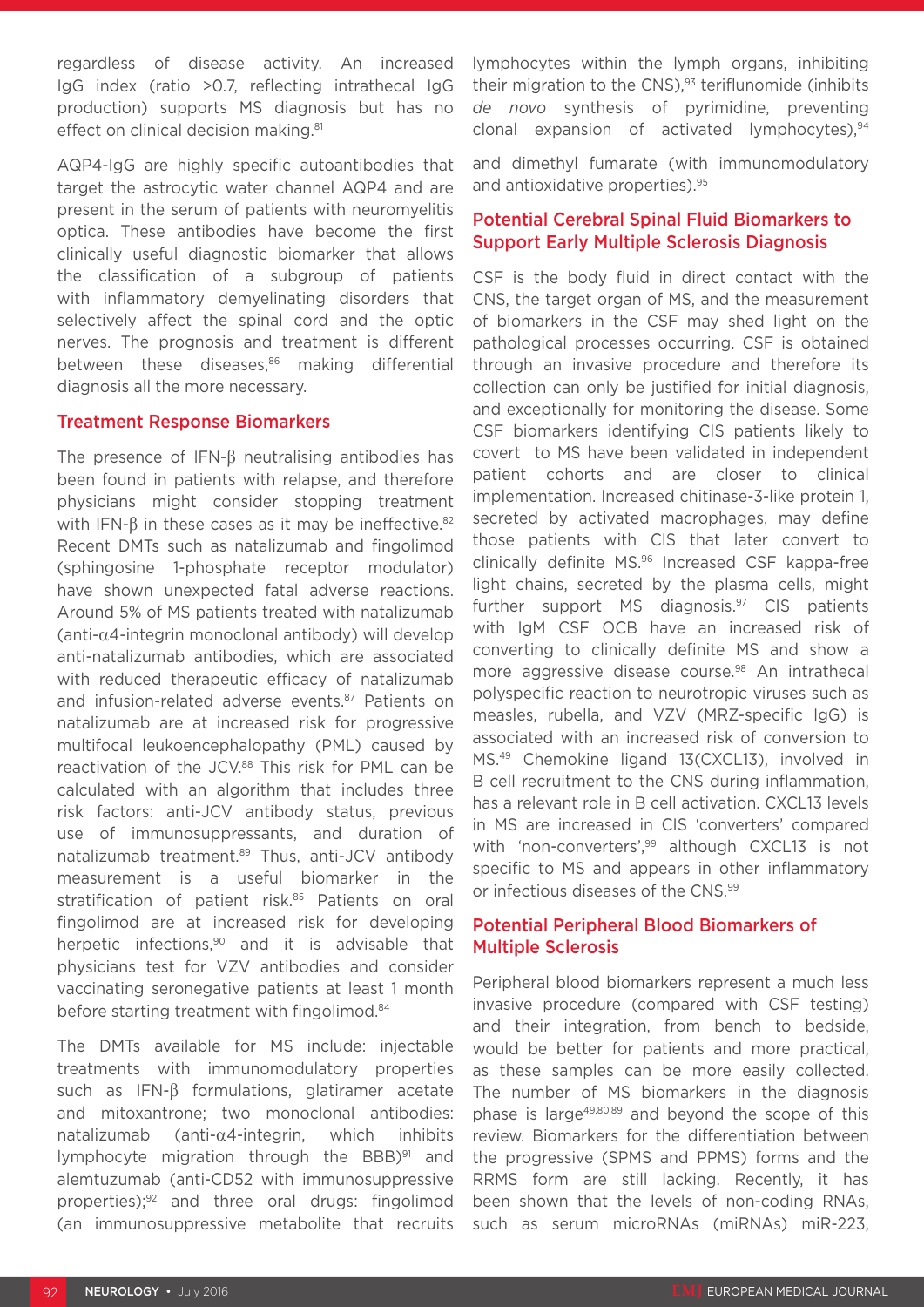miR-23a, and miR-15b are decreased in PPMS and are strongly correlated with the Expanded Disability Status Scale. Therefore, they can be considered candidate biomarkers for differentiating PPMS from RRMS.100 Our group recently published a study with two independent observational cohorts of different biomarkers for the classification of MS clinical subtypes. We found that a combination of four plasma proteins: hepatocyte growth factor (HGF), eotaxin, epidermal growth factor (EGF), and macrophage inflammatory protein (MIP)-1β, serve as an effective tool in the clinical subtyping of MS patients. HGF and eotaxin were risk factors for developing a progressive form of MS (SPMS or PPMS), while EGF and MIP-1β were protective factors of progression.101 The combination of these four plasma levels by multivariate logistic regression provided a higher sensitivity and specificity than when the proteins were considered independently. This approach of combining

analytes might be clinically useful and its practical application should be replicated and validated in larger cohorts. We also found that plasma fibroblast growth factor levels were decreased in PPMS patients, and that vascular endothelial growth factor was increased in SPMS patients.

### **CONCLUSIONS**

MS remains a heterogeneous and complex disease. Despite recent advances in DMTs, the progressive and neurodegenerative forms of the disease remain incurable. The aetiology of MS remains an enigma and there is an urgent need to recognise and predict outcomes in individual MS patients that could enable more personalised treatment strategies. Therefore, the identification and development of targeted therapies and biomarkers has moved to the forefront of MS translational research.

#### Acknowledgements

Our acknowledgment to Fundación Mapfre, Fundación Salud 2000, Fondo de Investigación Sanitaria, and the European Research Council Starting Award for their support.

#### REFERENCES

1. Pearce JM. Historical descriptions of multiple sclerosis. Eur Neurol. 2005;54(1):49-53.

2. Kabat EA et al. A study of the crystalline albumin, gamma globulin and total protein in the cerebrospinal fluid of 100 cases of multiple sclerosis and in other diseases. Am J Med Sci. 1950;219(1):55-64.

3. Steinman L. Multiple sclerosis: a two-stage disease. Nat Immunol. 2001;2(9):762-4.

4. Trapp BD et al. Axonal transection in the lesions of multiple sclerosis. N Engl J Med. 1998;338(5):278-85.

5. Noseworthy JH et al. Multiple sclerosis. N Engl J Med. 2000;343(13):938-52.

6. Federation MSI. Atlas of MS. 2013. Available at: www.msif.org/wp-content/ uploads/2014/09/Atlas-of-MS.pdf. Last accessed: 13 January 2016.

7. World Health Organization. Atlas multiple sclerosis resources in the world. 2008. Available at: http://www.who.int/ mental health/neurology/Atlas MS WEB.pdf. Last accessed: 13 January 2016.

8. Chitnis T et al. Demographics of pediatric-onset multiple sclerosis in an MS center population from the Northeastern United States. Mult Scler. 2009;15(5): 627-31.

9. McCombe PA et al. Sexual dimorphism in autoimmune disease. Curr Mol Med. 2009;9(9):1058-79.

10. Sanchez-Ramon S et al. Pregnancyinduced expansion of regulatory T-lymphocytes may mediate protection to multiple sclerosis activity. Immunol Lett. 2005;96(2):195-201.

11. de Andres C et al. Short-term sequential analysis of sex hormones and helper T cells type 1 (Th1) and helper T cells type 2 (Th2) cytokines during and after multiple sclerosis relapse. Eur Cytokine Netw. 2004;15(3):197-202.

12. Aristimuno C et al. Sex-hormone receptors pattern on regulatory T-cells: clinical implications for multiple sclerosis. Clin Exp Med. 2012;12(4):247-55.

13.Valor L et al. Estradiol-dependent perforin expression by human regulatory T-cells. Eur J Clin Invest. 2011;41(4): 357-64.

14. Whitaker JN. Effects of pregnancy and delivery on disease activity in multiple sclerosis. N Engl J Med. 1998;339(5): 339-40.

15. Salemi G et al. The relapse rate of multiple sclerosis changes during pregnancy: a cohort study. Acta Neurol Scand. 2004;110(1):23-6.

16. Scalfari A et al. The natural history of multiple sclerosis: a geographically based study 10: relapses and long-term disability. Brain. 2010;133(7):1914-29.

17. Miller DH et al. Clinically isolated syndromes. Lancet Neurol. 2012;11(2): 157-69.

18. Fisniku LK et al. Disability and T2 MRI lesions: a 20-year follow-up of patients with relapse onset of multiple sclerosis. Brain. 2008;131(3):808-17.

19. Compston A, Coles A. Multiple sclerosis. Lancet. 2008;372(9648): 1502-17.

20. Ciccarelli O, Thompson A. Multiple sclerosis in 2015: Managing the complexity of multiple sclerosis. Nat Rev Neurol. 2016;12(2):70-2.

21. Correale J et al. Benign multiple sclerosis: does it exist? Curr Neurol Neurosci Rep. 2012;12(5):601-9.

22. Correale J et al. Benign multiple sclerosis: a new definition of this entity is needed. Mult Scler. 2012;8(2):210-8.

23. Chiaravalloti ND, DeLuca J. Cognitive impairment in multiple sclerosis. Lancet Neurol. 2008;7(12):1139-51.

24. Amato MP et al. Benign multiple sclerosis: Cognitive, psychological and

92 NEUROLOGY • July 2016 **EMJ** EUROPEAN MEDICAL JOURNAL NEUROLOGY • July 2016 **EMJ** EUROPEAN MEDICAL JOURNAL 93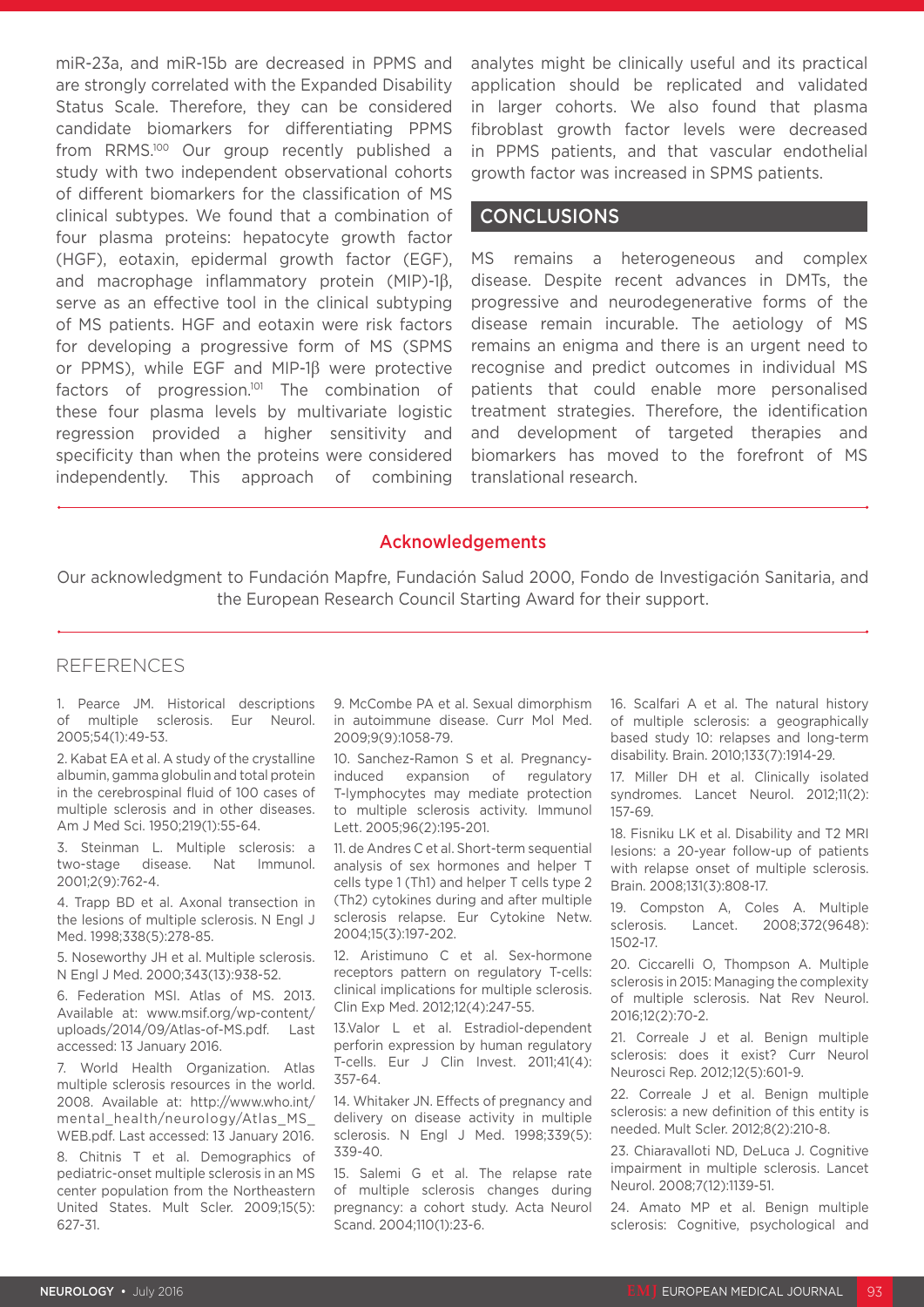social aspects in a clinical cohort. J Neurol. 2006;253(8):1054-9.

25. Charil A, Filippi M. Inflammatory demyelination and neurodegeneration in early multiple sclerosis. J Neurol Sci. 2007;259(1-2):7-15.

26. Frischer JM et al. The relation between inflammation and neurodegeneration in multiple sclerosis brains. Brain. 2009; 132(Pt 5):1175-89.

27. Romme Christensen J et al. Systemic inflammation in progressive multiple sclerosis involves follicular T-helper, Th17 and activated B-cells and correlates with progression. PLoS One. 2013;8(3):e57820.

28. Choi SR et al. Meningeal inflammation plays a role in the pathology of primary progressive multiple sclerosis. Brain. 2012;135(Pt 10):2925-37.

29. Howell OW et al. Meningeal inflammation is widespread and linked to cortical pathology in multiple sclerosis. Brain. 2011;134(Pt 9):2755-71.

30. Degenhardt A et al. Clinical prognostic factors in multiple sclerosis: a natural history review. Nat Rev Neurol. 2009;5(12):672-82.

31. Tintore M et al. Defining high, medium and low impact prognostic factors for developing multiple sclerosis. Brain. 2015;138(Pt 7):1863-74.

32. Marrie RA et al. A systematic review of the incidence and prevalence of comorbidity in multiple sclerosis: overview. Mult Scler. 2015;21(3):263-81.

33. Sospedra M, Martin R. Immunology of multiple sclerosis. Annu Rev Immunol. 2005;23:683-747.

34. McFarland HF. Correlation between MR and clinical findings of disease activity in multiple sclerosis. AJNR Am J Neuroradiol. 1999;20(10):1777-8.

35. John GR et al. Multiple sclerosis: reexpression of a developmental pathway that restricts oligodendrocyte maturation. Nat Med. 2002;8(10):1115-21.

36. Wingerchuk DM. Smoking: effects on multiple sclerosis susceptibility and disease progression. Ther Adv Neurol Disord. 2012;5(1):13-22.

37. Pohl D et al. High seroprevalence of Epstein-Barr virus in children with multiple sclerosis. Neurology. 2006;67(11):2063-5.

38. Ramagopalan SV et al. Association of infectious mononucleosis with multiple sclerosis. A population-based study. Neuroepidemiology. 2009;32(4):257-62.

39. Handel AE et al. Environmental factors and their timing in adult-onset multiple sclerosis. Nat Rev Neurol. 2010;6(3): 156-66.

40. Munger KL et al. Vitamin D intake and incidence of multiple sclerosis. Neurology. 2004;62(1):60-5.

41. Munger KL et al. Serum

25-hydroxyvitamin D levels and risk of multiple sclerosis. JAMA. 2006; 296(23):2832-8.

42. Elian M et al. Multiple sclerosis among United Kingdom-born children of immigrants from the Indian subcontinent, Africa and the West Indies. J Neurol Neurosurg Psychiatry. 1990;53(10):906-11.

43. Leibowitz U et al. Epidemiological study of multiple sclerosis in Israel. II. Multiple sclerosis and level of sanitation. J Neurol Neurosurg Psychiatry. 1966; 29(1):60-8.

44. Fleming JO, Cook TD. Multiple sclerosis and the hygiene hypothesis. Neurology. 2006;67(11):2085-6.

45. Challoner PB et al. Plaque-associated expression of human herpesvirus 6 in multiple sclerosis. Proc Natl Acad Sci U S A. 1995;92(16):7440-4.

46. Berti R et al. Increased detection of serum HHV-6 DNA sequences during multiple sclerosis (MS) exacerbations and correlation with parameters of MS disease progression. J Neurovirol. 2002;8(3): 250-6.

47. Banwell B et al. Clinical features and viral serologies in children with multiple sclerosis: a multinational observational study. Lancet Neurol. 2007;6(9):773-81.

48. Lang HL et al. A functional and structural basis for TCR cross-reactivity in multiple sclerosis. Nat Immunol. 2002;3(10):940-3.

49. Teunissen CE et al. Body fluid biomarkers for multiple sclerosis-the long road to clinical application. Nat Rev Neurol. 2015;11(10):585-96.

50. Hansen T et al. Concordance for multiple sclerosis in Danish twins: an update of a nationwide study. Mult Scler. 2005;11(5):504-10.

51. Schmidt H et al. HLA-DR15 haplotype and multiple sclerosis: a HuGE review. Am J Epidemiol. 2007;165(10):1097-109.

52. Sadovnick AD. Genetic background of multiple sclerosis. Autoimmun Rev. 2012;11(3):163-6.

53. Marrosu MG et al. Dissection of the HLA association with multiple sclerosis in the founder isolated population of Sardinia. Hum Mol Genet. 2001;10(25):2907-16.

54. Marrosu MG et al. HLA-DQB1 genotype in Sardinian multiple sclerosis: evidence for a key role of DQB1 \*0201 and \*0302 alleles. Neurology. 1992;42(4):883-6.

55. Maier LM et al. IL2RA genetic heterogeneity in multiple sclerosis and type 1 diabetes susceptibility and soluble interleukin-2 receptor production. PLoS Genet. 2009;5(1):e1000322.

56. De Jager PL et al. The role of the CD58 locus in multiple sclerosis. Proc Natl Acad Sci U S A. 2009;106(13):5264-9.

57. Jakkula E et al. Genome-wide association study in a high-risk isolate

for multiple sclerosis reveals associated variants in STAT3 gene. Am J Hum Genet. 2010;86(2):285-91.

58. Hafler DA et al. Risk alleles for multiple sclerosis identified by a genomewide study. N Engl J Med. 2007;357(9):851-62.

59. Viglietta V et al. Loss of functional suppression by CD4+CD25+ regulatory T cells in patients with multiple sclerosis. J Exp Med. 2004;199(7):971-9.

60. Venken K et al. Natural naive CD4+CD25+CD127 low regulatory T cell (Treg) development and function are disturbed in multiple sclerosis patients: recovery of memory Treg homeostasis during disease progression. J Immunol. 2008;180(9):6411-20.

61. Huan J et al. Decreased FOXP3 levels in multiple sclerosis patients. J Neurosci Res. 2005;81(1):45-52.

62. Obermeier B et al. Related B cell clones that populate the CSF and CNS of patients with multiple sclerosis produce CSF immunoglobulin. J Neuroimmunol. 2011;233(1-2):245-8.

63. Poser CM et al. New diagnostic criteria for multiple sclerosis: guidelines for research protocols. Ann Neurol. 1983; 13(3):227-31.

64. McDonald WI et al. Recommended diagnostic criteria for multiple sclerosis: guidelines from the International Panel on the diagnosis of multiple sclerosis. Ann Neurol. 2001;50(1):121-7.

65. Polman CH et al. Diagnostic criteria for multiple sclerosis: 2005 revisions to the "McDonald Criteria". Ann Neurol. 2005;58(6):840-6.

66. Polman CH et al. Diagnostic criteria for multiple sclerosis: 2010 revisions to the McDonald criteria. Ann Neurol. 2011; 69(2):292-302.

67. Miller DH al. Differential diagnosis of suspected multiple sclerosis: a consensus approach. Mult Scler. 2008;14(9):1157-74.

68. Filippi M et al. Association between pathological and MRI findings in multiple sclerosis. Lancet Neurol. 2012;11(4): 349-60.

69. Fazekas F et al. The contribution of magnetic resonance imaging to the diagnosis of multiple sclerosis. Neurology. 1999;53(3):448-56.

70. Nusbaum AO et al. Quantitative diffusion measurements in focal multiple sclerosis lesions: correlations with appearance on TI-weighted MR images. AJR Am J Roentgenol. 2000;175(3):821-5.

71. Keegan BM, Noseworthy JH. Multiple sclerosis. Annu Rev Med. 2002;53: 285-302.

72. van Waesberghe JH et al. Axonal loss in multiple sclerosis lesions: magnetic resonance imaging insights into substrates of disability. Ann Neurol. 1999;46(5):747-54.